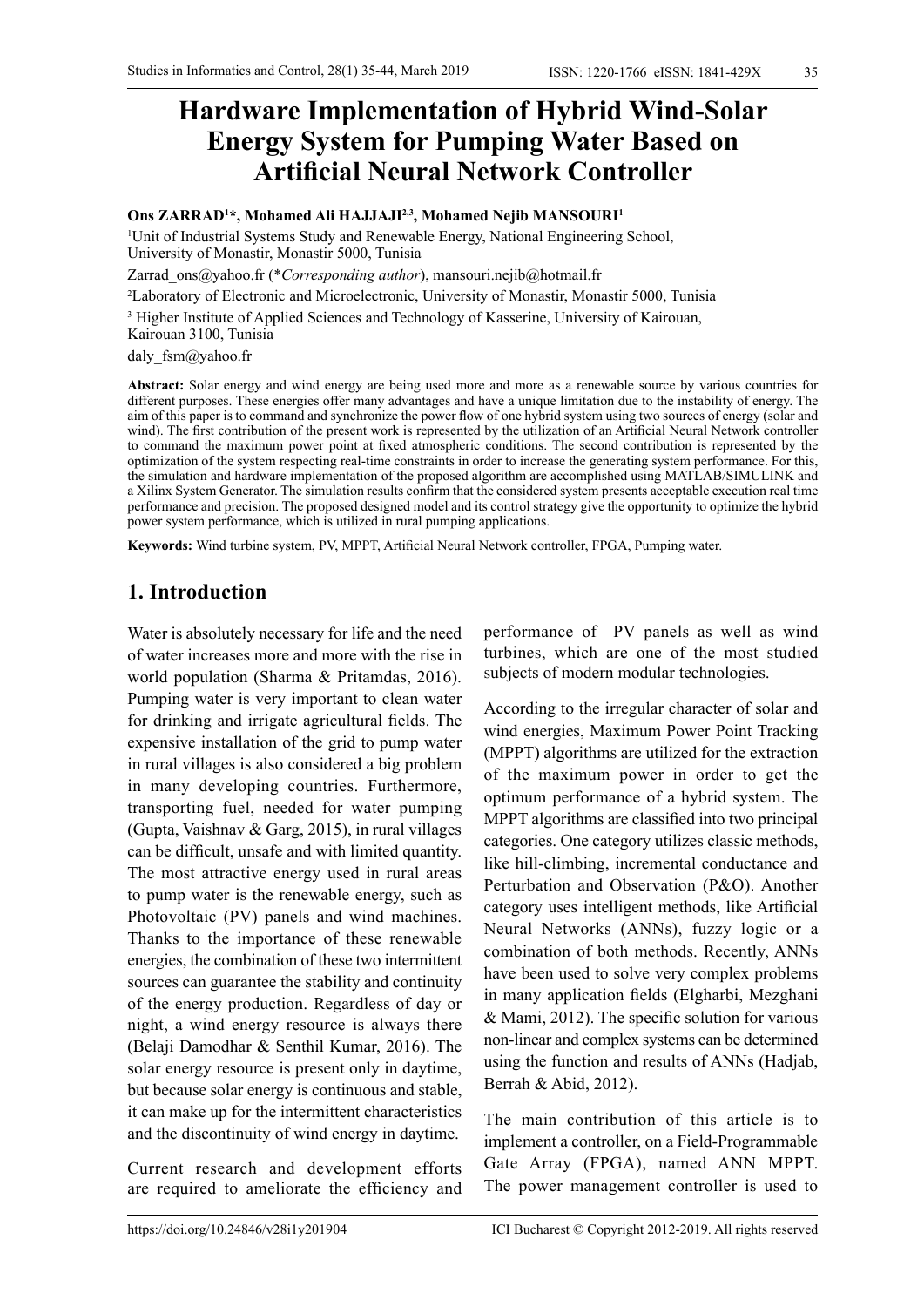command, supervise and synchronize, in real time, the power output of a system consisting of two energy sources (wind and solar).

The first objective of the present work is to develop intelligent ANN controllers for the proposed hybrid system and to control the duty cycle (d) and the proportional-integral of solar energy and wind turbine, respectively. For the wind system, in order to extract the Maximum Power Point (MPP), the boost converter is controlled to check, for every wind speed, the optimum rotor speed. In the same way, for the solar system, the PV-array MPP is variational. Indeed, the boost converter is adjusted to determine the optimum Pulse Width Modulation (PWM) in accordance with the current-voltage characteristics. The solar and wind energy systems are designed using MATLAB/SIMULINK.

The second objective of this paper is to implement, on a FPGA, the ANN MPPT controller proposed in the hybrid wind-solar conversion system using a Xilinx System Generator (XSG) a plug-in to SIMULINK which actually allows designing and simulating a system through the use of MATLAB/ SIMULINK and Xilinx library. XSG handles most routing and placement timing. Furthermore, FPGA offers many advantages compared with a sequential machine microcontroller. It achieves the current operation where the instructions are executed continuously and simultaneously. FPGA is suitable as a rapid implementation controller which can be programmed to do several types of digital functions.

To track MPP, various MPPT algorithms useful for the fixation and extraction of the maximum power exist in the specialized literature. These methods are addressed in different ways. In [11], to command the MPP of a hybrid system, Izadbakhsh et al. proposed an ANN genetic controller with three layers for various PV irradiation, as well as a fuzzy logic controller with three trapezoidal membership, a min-max method and a centroid mechanism for a wind turbine. In [19], Prakash and Sankar evaluated and improved the quality of the power generated by the hybrid system. They used an Elman neural network algorithm to track and improve MPPT. The rated power for the used wind turbine was 5Kw with a fixed atmospheric wind speed 12m/s. In [1], a standalone PV-wind energy conversion logic algorithm controllers were used to get the optimal mechanical speed of the turbine and to define the Direct Current-Direct Current (DC-DC) converter duty cycle. In [21], a hybrid ANN-fuzzy logic controller was developed to adjust the root mean square error for MPPT. The optimization algorithm used was ANFIS-FLOWER pollination for brushless DC motor-driven PV pumping systems. The structure of ANN-fuzzy controller was composed of 25 fuzzy rules and five ANN layers. In [22], Po-Chen et al. proposed two methodology algorithms for MPPT. The first one would define the input membership function setting values using the solar- cells power-voltage curve. The second one would use another method based on the Particle Swarm Optimization PSO algorithm with the purpose of optimizing the input membership function. The results show that the second asymmetrical Fuzzy-logic controller which is based on MPPT algorithm, had the maximum fitness value.

system was sized and optimized. P&O and fuzzy

In recent years, several countries are moving towards renewable energies for the protection of the environment and reducing energy costs. In the literature, research related to the control of photovoltaic-wind hybrid systems is too little compared to the importance of its systems. moreover, control techniques by artificial intelligence are often used in the field of image processing and robotics. Therefore, this study will serve as an example for the use of ANN, with several structures, as a control method. This study will also provide a new approach to the problems related to the control of agricultural pumping systems in the literature. This paper begins with an introduction which presents the contribution of the present work as well as the background of hybrid wind-solar system. The next section is dedicated to the related works. Section 3 is the global model description of hybrid system components. Section 4 describes the XSG tools used for ANN controllers and presents the conception and the hardware architecture of the different hybrid system blocks prepared for the implementation on FPGA. Section 5 details the simulation results and discussions. Section 6 presents and discusses the implementation of an ANN controller on FPGA. The conclusions are given in the last section of this paper.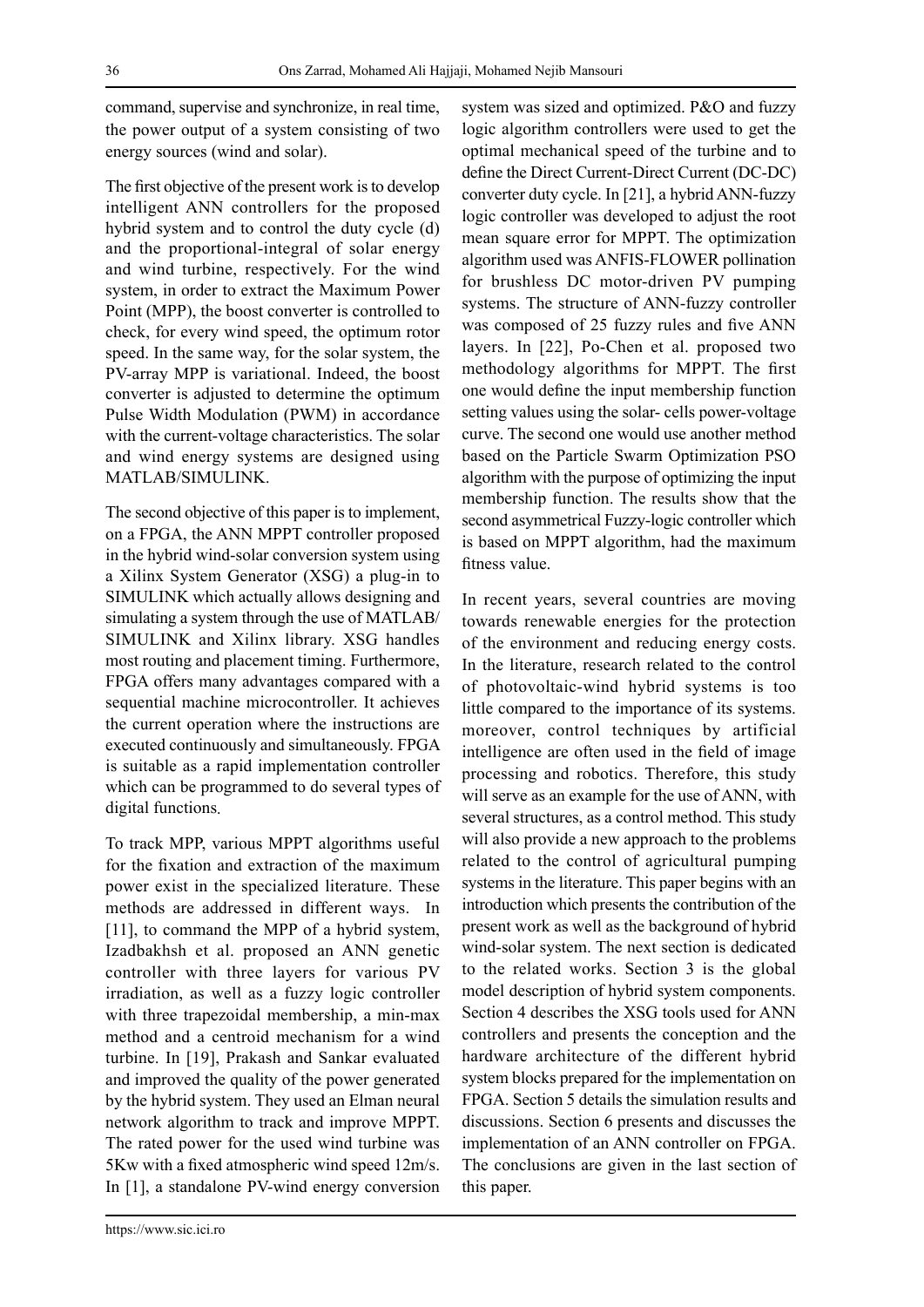

**Figure 1.** Global scheme of hybrid pumping system

### **2. Proposed Pumping System**

The global scheme of the wind-solar system, presented in this article, is shown and detailed in Figure 1. Its principal blocks are: one Permanent Magnet Synchronous Generator (PMSG), a continuous DC-DC bus, one wind turbine, a PV generator, boost converters and ANN controllers.

For the management of the energy produced, we use a DC-DC converter for each energy source directly connected to the batteries in order to maintain the values of the voltage. In addition, we use control loops in the wind subsystem to facilitate the neural control of the optimal speed.

#### **2.1 Solar Energy**

In the beginning, the main elements of the equivalent circuit of one PV cell are an ideal diode, a parallel resistor  $(R_p)$ , a series resistor  $(R_s)$ and one ideal current source (IPV). In addition to that, PV cells are characterized by their opencircuit voltage and their short-circuit current. The equation of the current voltage (IPV -VPV) is derived from the Kirchhoff's law (Bharath & Srinivasarao, 2016). It is given by equation (1).

$$
\mathbf{I} = \mathbf{I}_{\rm ph} - \mathbf{I}_{\rm or} \left( \frac{T_{\rm c}}{T_{\rm ref}} \right)^3 e^{\frac{qE_g}{nK} (\frac{1}{T_{\rm ref}} - \frac{1}{T_c})} \left[ e^{\frac{q(v + IR_s)}{nKT_c} - 1} \right] - \frac{V + IR_s}{R_p} (1)
$$

Figure 2 describes the scheme of the solar energy conversion system studied in this paper.



**Figure 2.** Solar energy conversion system

The PV module includes many series or parallel connected solar cells. For a PV module, with  $N_s$ cells in series and  $N_p$  cells in parallel, the I-V characteristic of a practical PV array is given by equation (2):

$$
I_{pv} = n_p I_{ph} - n_p I_{or} \left(\frac{T_C}{T_{ref}}\right)^3 e^{\frac{qE_g}{nK} (\frac{1}{T_{ref}} - \frac{1}{T_c})} \left[e^{\frac{q(v + IR_s)}{nKT_c n_s} - 1}\right] - \frac{V + R_s I}{R_p}
$$
 (2)

Table 1 presents the electric specifications of the photovoltaic generator.

**Table 1.** PV generator specifications (Jemaa et al., 2018)

| Number of cells in parallel and series | $1*36$ |
|----------------------------------------|--------|
| Current max point                      | 3.25A  |
| Voltage max point                      | 16.8 V |
| Short circuit current                  | 3.56A  |
| Short circuit voltage                  | 21.6V  |
| Power                                  |        |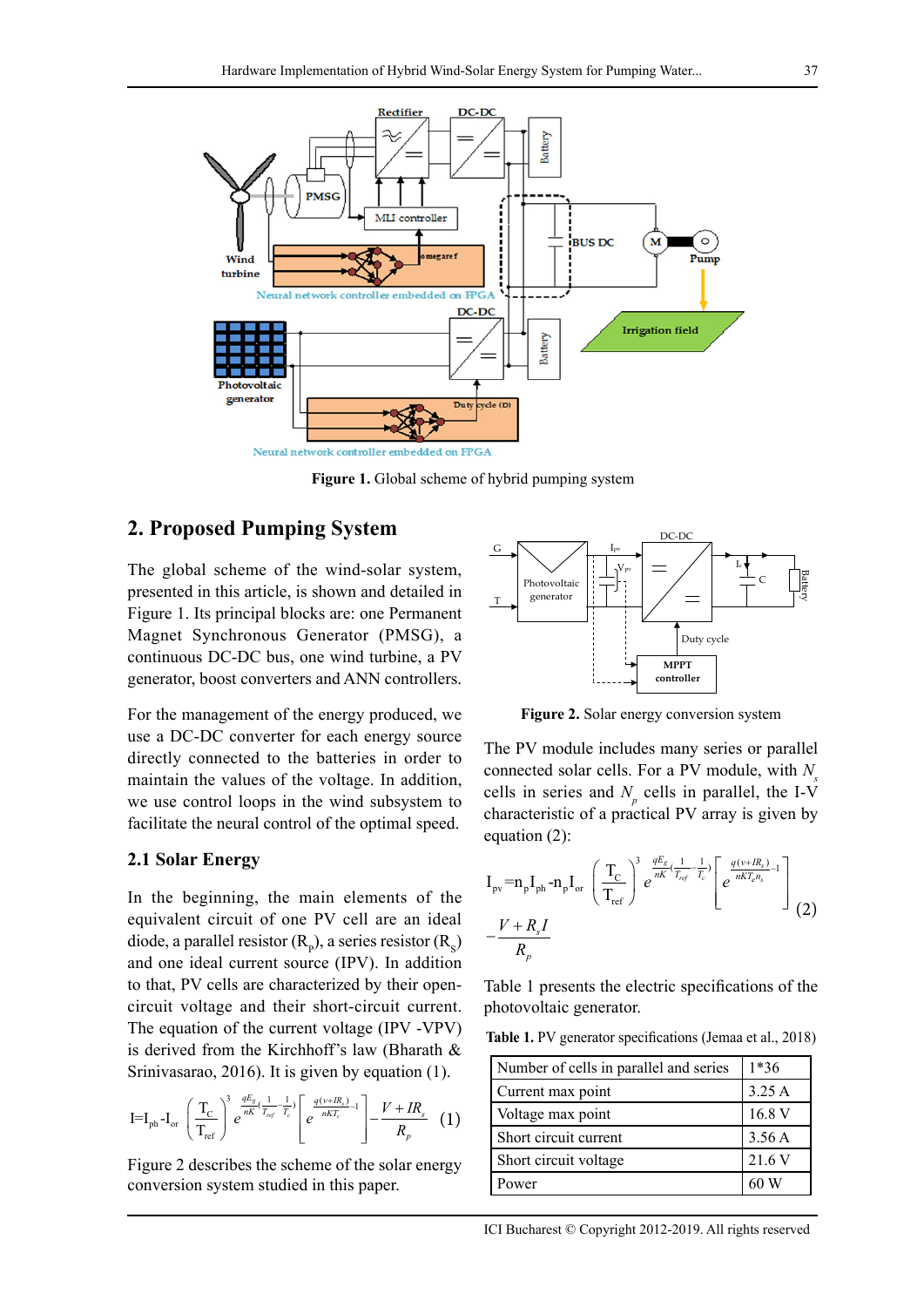#### **2.2 Wind Energy**



**Figure 3.** Schematic of wind energy system

Figure 3 describes the schematic model of the wind system studied in this work. Its principal blocks are: a battery, a BOOST converter, a rectifier, PMSG and a wind turbine. The power expression is as follows:

$$
P = \frac{1}{2} \Pi \rho C_{P} (\lambda, \beta) R^{2} V_{\nu}^{3}
$$
 (3)

where  $V_{v}$  is the wind speed, Cp is the power coefficient,  $\rho$  is the air density, R is the radius of turbine, and β and  $\lambda$  are the pitch angle of the turbine and the tip speed ratio respectively.  $C_{\mu}$ varies with λ and it is maximal at the particular  $\lambda_{\text{opt}}$ . It is expressed by equation (4).

$$
C_p(\lambda) = -0.2121\lambda^3 + 0.0856\lambda^2 + 0.2539\lambda \quad (4)
$$

Let  $\beta$  be equal to zero and  $\lambda$  be expressed by:

$$
\lambda = \frac{\Omega R}{V_v} \tag{5}
$$

In this equation  $Ω$  is the angular speed of the turbine. To maximize the power extracted from the wind turbine system,  $C_p$ , which is the power coefficient, should be maximal for  $λ$ . As a consequence, one optimal rotor speed value is required for each wind speed value, where MPP is extracted (Soetedjo, Lomi & Puji Mulayanto, 2011). For that reason,  $C_p$  will depend upon the wind turbine rotor speed if the wind speed remains constant. Therefore, in order to control the power output of the turbine, the rotor speed should be controlled. The analyzed wind turbine electric specifications are given in Table 2.

**Table 2.** Wind turbine specifications (Jemaa et al., 2018)

| Radius of turbine         | 0.5 <sub>m</sub>        |
|---------------------------|-------------------------|
| Height of turbine         | 2 m                     |
| Maximum power coefficient | 0.15                    |
| Air density               | $1.2$ kg/m <sup>3</sup> |
| Optimal tip speed ratio   | 0.78                    |

#### **2.3 Mathematical Model of PMSG**

The electromagnetic and voltage torque equations within a synchronous rotational (d-q)-axis reference frame are as follows:

$$
v_{d} = R_{s} i_{d} + \frac{d\phi_{d}}{dt} - \omega \phi_{q}
$$
 (6)

$$
v_q = R_s i_q + \frac{d\phi_q}{dt} + \omega \phi_d \tag{7}
$$

$$
\varphi_{\rm d} = \mathcal{L}_{\rm d} i_d + \varphi_f \tag{8}
$$

$$
\varphi_{\mathbf{q}} = \mathbf{L}_{\mathbf{q}} i_q \tag{9}
$$

$$
C_{\rm em} = p i_{\rm q} \left\{ \left( L_d - L_q \right) i_d + \phi_f \right\} \tag{10}
$$

where the (d-q)-axis voltages are represented by  $V_d$ and, respectively, by  $V_q$ , the (d-q)-axis inductances are represented by  $L_d$  and, respectively, by  $L_q$ , the (d-q)-axis currents represented by id and, respectively, by  $i_q$ , the rotor electrical velocity is shown by ω, the per-phase stator resistance is depicted by  $R_s$ , the electromagnetic torque is represented by  $C_{em}$ , the permanent magnetic flux is illustrated by  $\varphi_f$ , and the machine pair-pole number is defined by p. It is worth mentioning that the rotor magnets produce the flux which depends on the material used for the realization of these magnets. Table 3 provides the PMSG characteristics with two pole pairs.

**Table 3.** PSMG specifications (Jemaa et al., 2018)

| Stator phase resistance $(\Omega)$ | 0.137  |
|------------------------------------|--------|
| Stator phase inductance (H)        | 0.0027 |
| Inertia constant $(Kg.m2)$         | 01     |
| Friction factor (Kg.m/rad)         | 0.06   |

#### **2.4 Boost Converter Model**

This boost converter is utilized for both PV and wind generation systems. It is a power electronic device that has the capacity of providing a voltage higher than the input voltage. Its duty cycle is controlled by a selected controller. The Boost converter equations are given by:

$$
\begin{cases}\ni_{L} = i - c_{1} \frac{dv_{i}}{dt} \\
i_{0} = (1 - d)i_{L} - c_{2} \frac{dv_{0}}{dt} \\
v_{i} = (1 - d)v_{0} + L \frac{di_{L}}{dt}\n\end{cases}
$$
\n(11)

The relationship between input and output voltages is given by equation (12):

$$
\frac{V_0}{V_i} = \frac{1}{(1-d)}
$$
\n(12)

where  $V_i$  is the output voltage,  $V_0$  is the voltage of boost converter, and d is the duty cycle.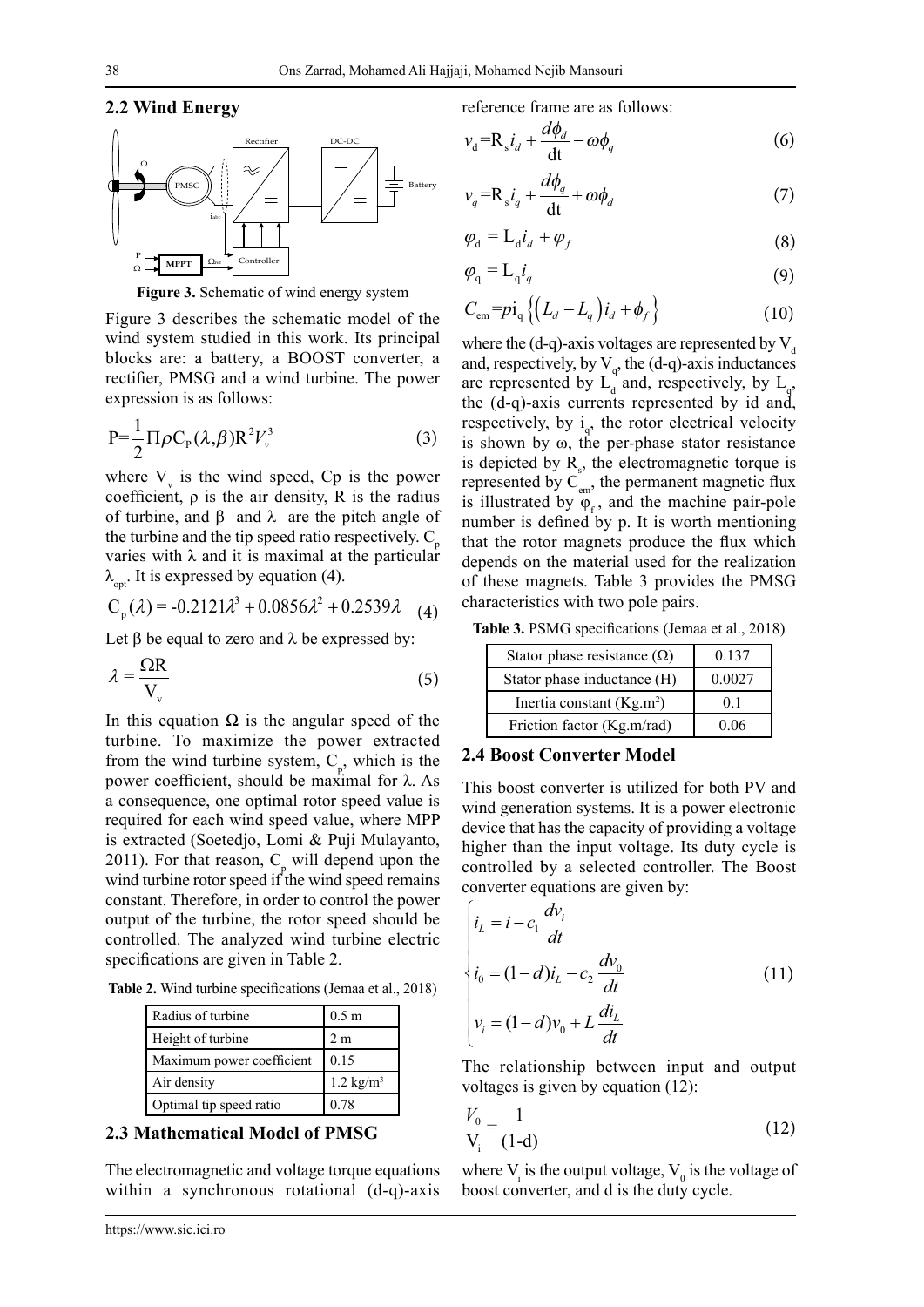#### **2.5 Pulse-width Modulation**

The input voltages of PWM are expressed by:

$$
v_n = V_d (S_n - \frac{1}{3} \sum_{n=a}^{c} S_n)
$$
 (13)

where  $S_n = 0$  or 1 are the states of the switches.

The equation of the DC bus current is given by:

$$
C.\frac{dV_{dc}}{dt} = i_c \tag{14}
$$

with  $i_c = i_{ch} - i_{dc}$ 

Thus, the expression of the coupling between alternating and continuous sides as a function of the state of the switches is given by:

$$
C. \frac{dV_{dc}}{dt} = S_a i_a + S_b i_b + S_c i_c - i_{dc}
$$
 (15)

#### **2.6 MPP Control**

The MPPT controller is the most important element in the hybrid system which allows the search of the MPP in various atmospheric conditions. Technically, its role is to converge the duty factor value for the PWM block to the power converter output. Many artificial techniques for MPPT have been developed and implemented in different circuit supports. The most popular classic methods are hill climbing, (P&O) and incremental conductance. Fuzzy logic and ANNs are considered modern techniques. Concerning a wind subsystem, the MPPT techniques depend on the initial reference rotor speed, and for a solar subsystem they depend on the initial reference voltage. The corresponding power values of the two wind and solar systems are measured. When these values do not fit the maximal power, their initial reference values will be in fact incremented and decremented by one step. In case such an adjustment results in the growth of their output power, after that the following adjustment will be made in the same direction. The other way around is also right. The above steps are repeated until MPP of wind and solar systems is reached.

#### **2.7 Neural Network Controller**

To get an ANN, it is important to combine two or more artificial neurons which can be structured in several layers and connected in different ways. The network architecture is determined by the way that neurons are connected to solve complex problems in different domains. These interconnections can be done with different possible topologies divided into two classes: feedforward and feedback networks. Multi Layer Perceptron (MLP) ANNs are the most known and utilized feedforward neural networks which have only one condition: the direction of the transmitted information must be from inputs to outputs without back-loops (Nagaraj & Panigrahi, 2015).

The architectures of a simple neural network of solar and wind systems consist of using MLP networks which include input, hidden and output layers with respected weight and transfer functions. In this case, the neuron network knows that the desired output as well as the weight coefficients are adjusted and calculated by a controller to reach the specific output. In every hidden node, the products of weights and inputs should be summed in order to be compared with a fixed threshold. If the value is above, the neuron takes an activated value. Otherwise, the neuron takes the deactivated one (Ons et al., 2015). Added to that, the algorithm utilized to train this neural network is back-propagation. It needs only inputs as well as a desired output to adapt the weight.

## **3. XSG**

#### **3.1 Introduction**

A XILINX library from MATLAB/SIMULINK is used to generate a FPGA programming file. It is worth mentioning that the FPGA implementation steps are automatically completed. These steps are synthesis, place and route. The principal advantage of using XSG for FPGA implementation is that Xilinx components provide a close integration with MATLAB/ SIMULINK in practice. The System Generator setting window defines the FPGA board type that will be used in the present system, and provides some additional options for analysis, compilation and clock speed. In addition to that, System Generator allows a faster prototyping and designing in terms of high-level programming, through the use of more than 90 DSP building blocks. There are several components from the MATLAB/SIMULINK library that enable direct programming: C code, M-code, and VHDL. System Generator projects can be also transferred directly into the FPGA support as an executable bit stream file, and can generate a VHDL code for additional optimizations or integration with the existing projects without using Xilinx ISE.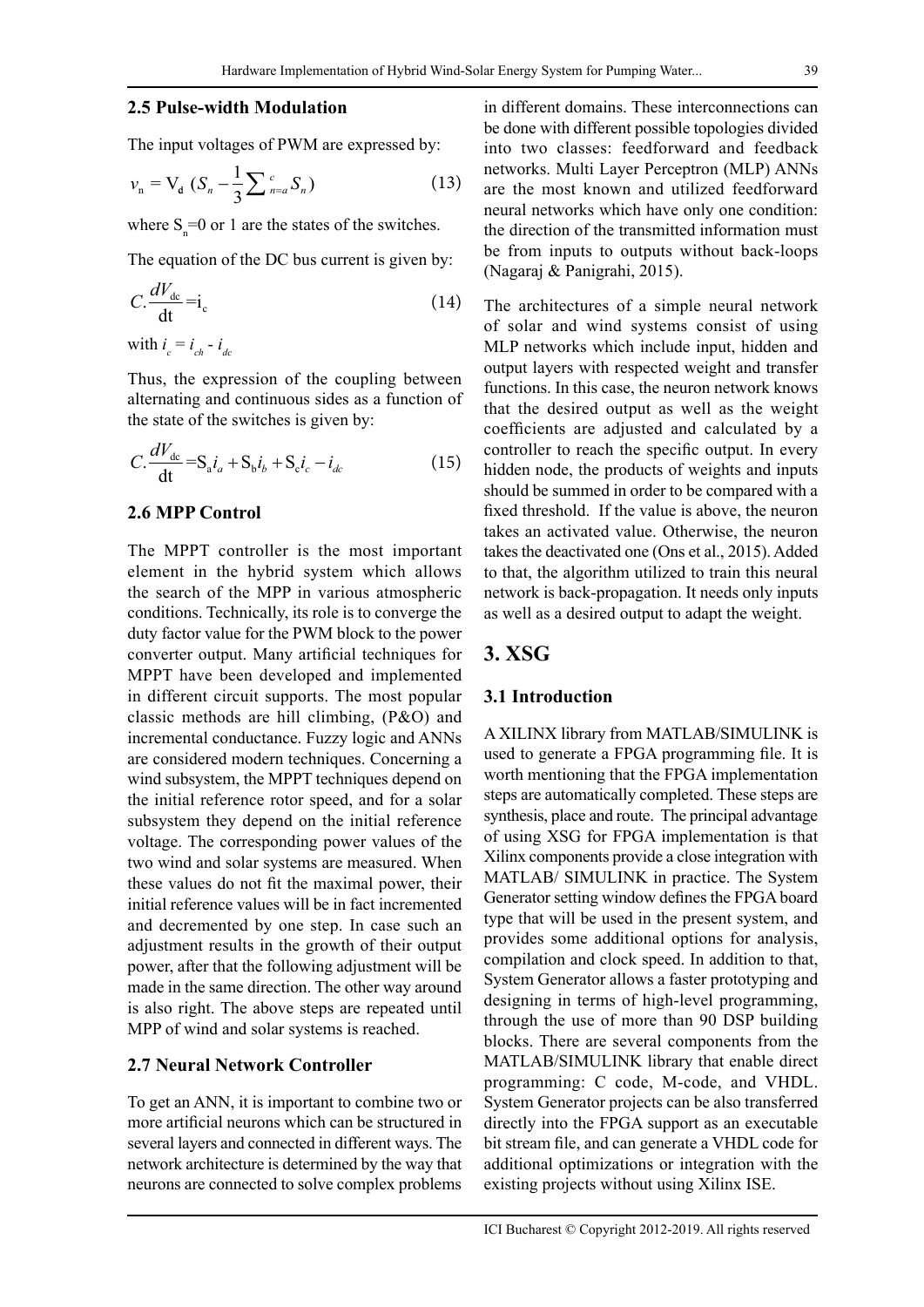#### **3.2 Neural Network Controllers of Solar and Wind Energy using XSG**

The neural network is trained through the use of a MATLAB file (.m). The architecture of neural network (number of layers and neurons, activation function) is defined using the newff function. During the training of the MLP, the learning rate iteratively adjusts the network weights and biases to reach the desired output. After training, backpropagation learning rule defines those different weights and biases of the network. The neural network controller in MATLAB/SIMULINK can be designed using arithmetic blocks (Elgharbi, Mezghani & Mami, 2012). Using the Xilinx library, the proposed architecture of the neural network controller can be designed on XSG (Figure 4, Figure 5).



**Figure 4.** Neural network controller for solar system on XSG



**Figure 5.** Neural network controller for wind system on XSG

All Xilinx blocks should be linked between two gateways: 'gateway in' and 'gateway out' where any method can be designed. All Xilinx blocks work on a fixed point. On the other hand, a real world signal works on a floating point. In this case, the gateway-in and gateway-out blocks act, in a way or another, as translators in order to convert a real world signal into a desired form.

## **4. Hardware Co-simulation Results**

Figure 6 shows the designed model of the hybrid system with an ANN controller, in a MATLAB/ SIMULINK environment, To compare and analyze the results of the ANN MPPT controllers designed on MATLAB/SIMULINK and XSG, several ANNs are analyzed with various atmospheric conditions for the PV system (Table 4).



**Figure 6.** MATLAB/SIMULINK model of hybrid energy conversion system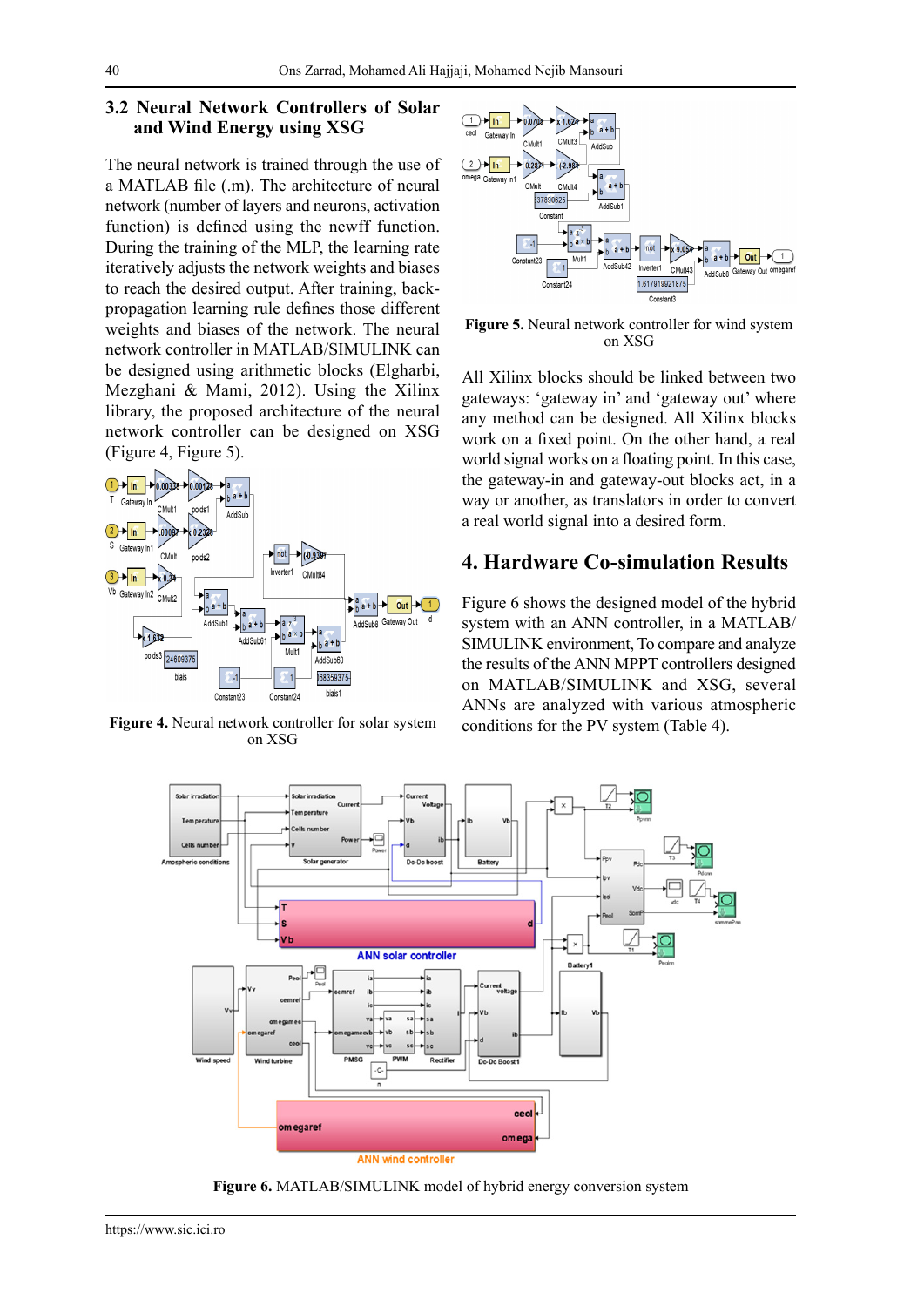|              | $G[W/m^2]$ | T[K] |
|--------------|------------|------|
| 1            | 600        | 298  |
| $\mathbf{2}$ | 1000       | 280  |
| 3            | 900        | 290  |
| 4            | 750        | 285  |
| 5            | 800        | 288  |
| 6            | 700        | 292  |
| 7            | 900        | 300  |
| 8            | 850        | 295  |
| 9            | 980        | 278  |
| 10           | 700        | 295  |

**Table 4.** Atmospheric conditions for PV system

The expression of the variable speed wind is expressed in equation (16)

 $V_v(t) = 7.5 + 0.2 \sin(0.1047t) + 2 \sin(0.2665t)$  (16)  $+ \sin(1.2930t) + 0.2 \sin(3.6645t)$ 

The ANN structures proposed in this paper are given in Table 5.

For both wind and solar systems, the first ANN structure includes just one neuron and one sigmoid activation function in the first hidden layer, as well as one single neuron and one linear activation function in the second hidden layer. In the second analyzed ANN structure, the number of neurons of the first layers is increased and linear activation functions are used in the second layers for both wind and solar systems. The third ANN structure contains three hidden layers and one neuron for both wind and solar systems.

In addition, sigmoid activation functions are used in both first layers, and linear activation functions are used in the third one for both wind and solar systems. The architecture in the fourth and fifth analyzed ANN structures is the same as the one used in the third one and the number of neurons of the first layers is raised. All the ANN controller structures are modeled using MATLAB/ SIMULINK. The obtained power curves of the simulated hybrid system are shown in Figure 8.



**Figure 7.** Power curves obtained with five neuronal structures.

These ANN structures give good power values that can satisfy the continuous supply of the hybrid system (Figure 7).

The five curves reach their MPP at different values of time. The most quickly ones are considered. The curves of different structures show that the second structure reaches its MPP value first. This structure will be used on the hybrid system designed with XSG.

The hybrid system designed with XSG blocks is simulated with the goal of comparing the results obtained by means of SIMULINK with those achieved using a designed hardware module.

|                         |                       |                      | 1st layer                     | 2nd layer            |                               | 3rd layer            |                               |
|-------------------------|-----------------------|----------------------|-------------------------------|----------------------|-------------------------------|----------------------|-------------------------------|
|                         | <b>System</b><br>type | Number of<br>neurons | <b>Activation</b><br>function | Number of<br>neurons | <b>Activation</b><br>function | Number of<br>neurons | <b>Activation</b><br>function |
| 1                       | Wind                  |                      | Sigmoidal                     | 1                    | Linear                        |                      |                               |
|                         | Solar                 |                      | Sigmoidal                     | 1                    | Linear                        |                      |                               |
| $\mathbf{2}$            | Wind                  | 20                   | Sigmoidal                     | 1                    | Linear                        |                      |                               |
|                         | <b>Solar</b>          | 20                   | Sigmoidal                     |                      | Linear                        |                      |                               |
| 3                       | Wind                  |                      | Sigmoidal                     |                      | Sigmoidal                     |                      | Linear                        |
|                         | <b>Solar</b>          |                      | Sigmoidal                     | 1                    | Sigmoidal                     |                      | Linear                        |
|                         | Wind                  | 30                   | Sigmoidal                     | 1                    | Sigmoidal                     |                      | Linear                        |
| $\overline{\mathbf{4}}$ | Solar                 | 30                   | Sigmoidal                     | 1                    | Sigmoidal                     |                      | Linear                        |
|                         | Wind                  | 10                   | Sigmoidal                     |                      | Sigmoidal                     |                      | Linear                        |
| 5                       | <b>Solar</b>          | 10                   | Sigmoidal                     |                      | Sigmoidal                     |                      | Linear                        |

**Table 5.** Structures of analyzed ANN controllers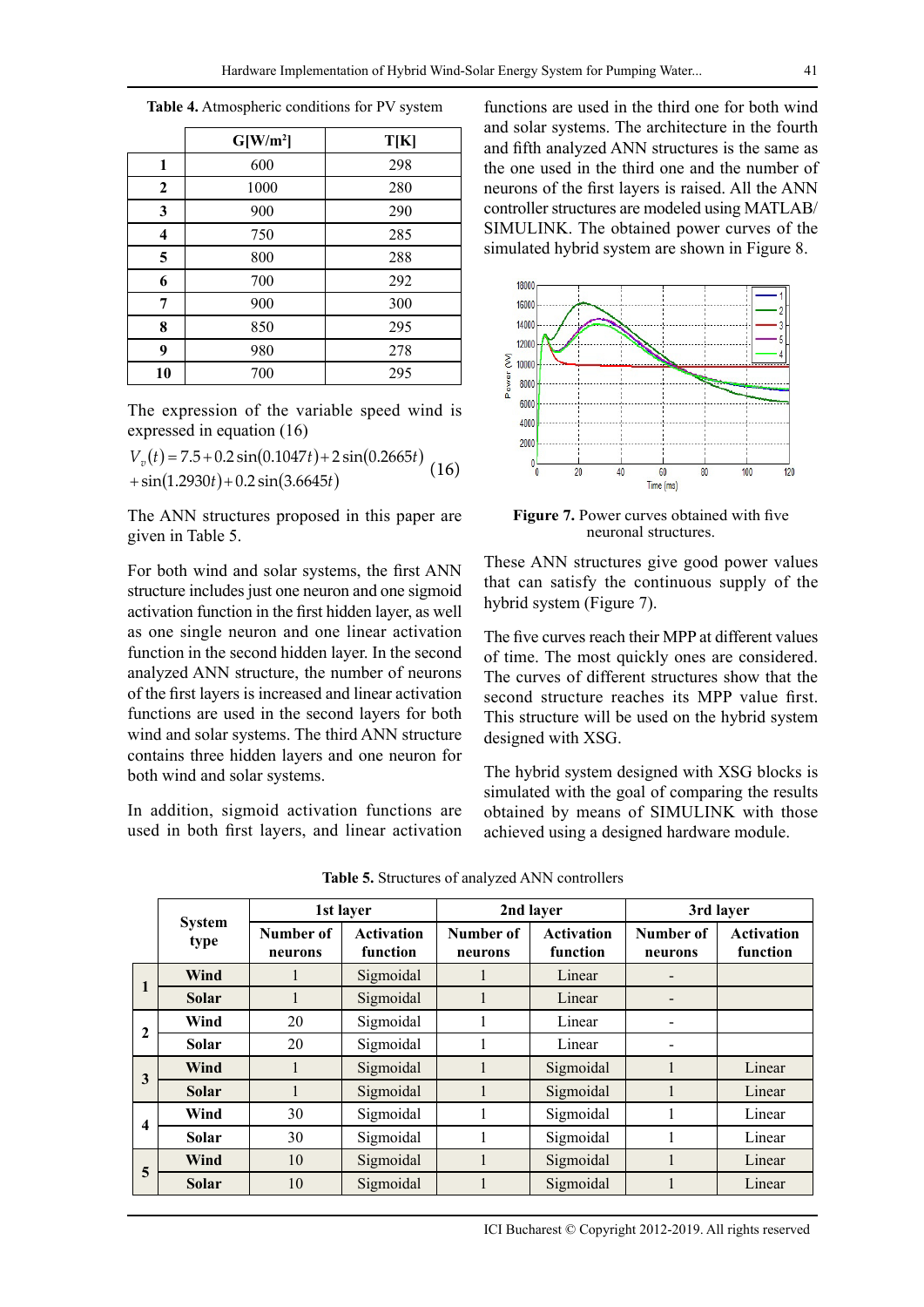| <b>References</b>            | <b>Algorithms</b>                                                                                                                                                   | Tracking<br>efficiency | <b>Response</b><br>time |
|------------------------------|---------------------------------------------------------------------------------------------------------------------------------------------------------------------|------------------------|-------------------------|
| <b>Proposed</b><br>algorithm | 20 Neurons and sigmoid transfer function for 1stlayer. 1 neuron with linear transfer<br>function for 2ndlayer for PV and wind turbine.                              | 99.61 %                | 0.40 s                  |
| Izadbakhsh et al.            | 17 neurons and 9 neurons respectively in 1st and 2nd layer with sigmoid transfer<br>97.10%<br>function. 1 neuron and linear transfer function for 3rd layer for PV. |                        | 0.45 s                  |
|                              | 5 membership trapezoidal transfer function for each input or output for wind turbine.                                                                               |                        |                         |
| Prakash et al.               | Modified Elman neural network algorithm for wind turbine                                                                                                            | 95.39 %                | 0.8 s                   |
| Algarin et al.               | 10 neurons and sigmoid transfer function for first layer. 1 neuron with linear transfer<br>function for the second for PV.                                          | 93.8%                  | $0.3$ s                 |
| Privadarshi et al.           | 5 Gaussian membership functions for fuzzy controller and 5 layers for ANN controller<br>for PV.                                                                     | $90.2 \%$              | $1.2$ s                 |
| Po-Chen et al.               | 2 trapezoidal and 3 triangular membership functions using PSO technique for PV.                                                                                     | 96.65 %                | $0.7$ s                 |

|  | Table 6. Performance comparison |  |
|--|---------------------------------|--|
|  |                                 |  |

Figure 8 shows the power curves obtained with the proposed ANN controller with the one designed on XSG. The system stabilization with XSG is quicker due to parallel processing.



**Figure 8.** Power curves obtained with ANN controller in Simulink and with the one designed on XSG

A comparison between other studies and the high efficiency of the proposed model is required to be made. Examples of some FPGA implementations of ANN and fuzzy logic algorithms as well as their main characteristics are presented in Table 6.

The references chosen for comparison use different topologies. The values of tracking the efficiency and response time of references compared with the proposed algorithm satisfy and validate the model designed in this paper. After verifying the progress of the system, the implementation of the controllers on FPGA circuits represents the next phase.

## **5. FPGA Implementation**

In this work, FPGAs are a good choice because of their characteristics such as high performance and re-configurability and low energy dissipation (Elamaran & Rajkumar, 2012). In order to implement the design of the hybrid energy conversion system in an FPGA board, the entire module is required to be converted to a FPGA

synthesizable module. At first, at the system level, using floating- point Simulink blocksets, an algorithm is modeled and simulated. A design necessary to implement the system on FPGA is presented with XSG blocks. By clicking on the system generator token, a window appears. After opening a token dialog box of System Generator, the compilation type should be selected. The second step is to define the FPGA part (Virtex6- XC6VSX315T). The characteristics of the used FPGA are presented in Table 7.

**Table 7.** Characteristics of FPGA Virtex-6

| <b>Total number of</b><br>configuration bits | 104,465,888    |           |
|----------------------------------------------|----------------|-----------|
| Configurable logic                           | Slices         | 49.200    |
| <b>blocks</b>                                | Max RAM        | 5.090(Kb) |
| <b>Total I/O banks</b>                       | 18             |           |
| Interface blocks for<br><b>PCI Express</b>   | $\mathfrak{D}$ |           |
| Max user I/O                                 | 720            |           |
| Logic cells                                  | 314.880        |           |

After that, the tool and the HDL language utilized for synthesizing the design and for compilation (VHDL) are specified. The System Generator creates a HDL test bench. Added to that, the design is synthesized and implemented.

At this time, the period (ns) of the system clock and the hardware clock pin location can be identified. Using the token dialog box of the System Generator, the code generator is called when clicking on the 'generate' button.

During the Register Transfer Level (RTL) step, the synthesizer observes the syntax and programming errors. Next, it transforms the VHDL program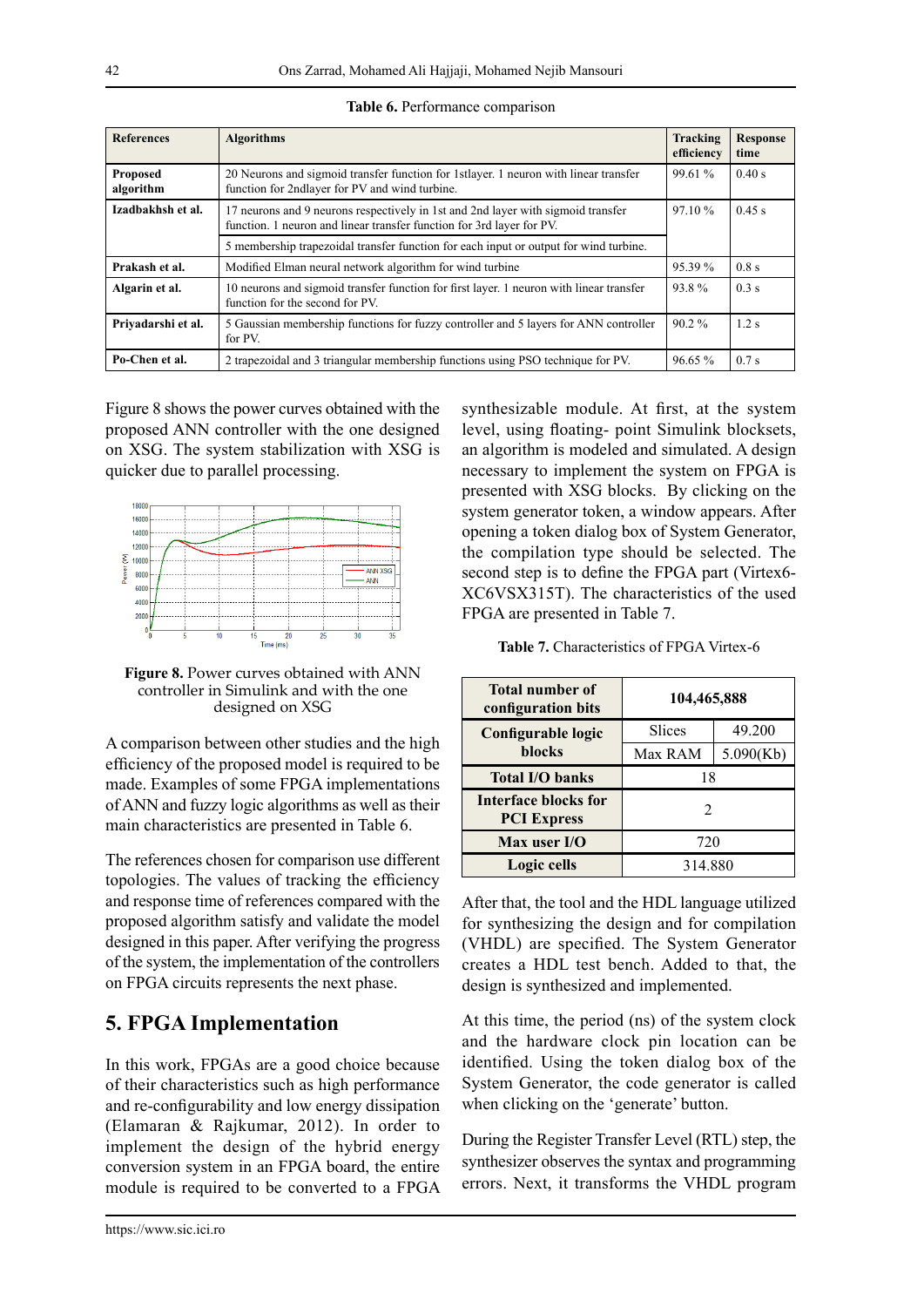into basic electronic elements like logic gates and flip-flops. It also permits imposing technological constraints (User constraints): for example to set the speed of operation (Create timing Constraints), to delimit the zone of the FPGA circuit in which the routing must be done (Create Area constraints) or to assign the pins inputs / outputs (Assign Package Pins). The View RTL Schematic tool allows viewing the equivalent patterns generated by the synthesizer for each block of the program as well as the relationship between different blocks in the main program. 'Device utilization summary', presented in Table 8, depicts the information that is in close relation with the device utilization analysis. The total power dissipation is 4,605 W and the maximum frequency is 62.8 Hz.

|  | Table 8. Device utilization summary |  |
|--|-------------------------------------|--|
|  |                                     |  |

| Logic use                 | <b>ANN</b> controller |             |  |
|---------------------------|-----------------------|-------------|--|
|                           | <b>Utilization</b>    | <b>Used</b> |  |
| Number of STARTUPs        |                       | 100%        |  |
| Number of DSP48E1s        | 51                    | 3%          |  |
| Number of bonded IOBs     | 425                   | 70%         |  |
| Number of occupied slices | 835                   | $1\%$       |  |
| Number used as memory     | 116                   | $1\%$       |  |
| Number of slice LUTs      | 2,782                 | $1\%$       |  |
| Number of slice registers | 457                   | $1\%$       |  |

## **6. Conclusion**

In this paper, one hybrid wind-solar energy system based on ANN controllers has been presented

## **REFERENCES**

- 1. Algarín, C. R., Hernández, D. S. & Lea, D. R. (2018). A low-cost Maximum Power Point Tracking System Based on Neural Network Inverse Model Controller, *[Electronics](http://www.mdpi.com/2079-9292/7)*, *7*(4), 17.
- 2. Argaw, N. (2004). Renewable Energy Water Pumping Systems Handbook, *National Renewable Energy Laboratory*, *Subcontractor Report*, p 128.
- 3. Avedian-Gonzalez, G., Gonzalez-Potes, A., Ibarra-Junquera, V., Mata-Lopez, W. A. & Escobar-del Pozo, C. (2018). Smart Control System to Optimize Time of Use in a Solar-Assisted Air-Conditioning by Ejector for Residential Sector, *Applied Sciences*, *8*(3), 350.

and implemented on FPGA. The MATLAB/ SIMULINK system design is used to model the different blocks of the system with five ANN controller structures. The chosen structure is composed of two hidden layers. The first layer contains 20 neurons with a sigmoid transfer function. The second one contains one neuron with a linear transfer function. Then the two solar and wind controllers with XSG are designed. The XSG simplifies the complicated programming and makes it easy for the designers to accelerate simulation and at the same time to test the design in hardware. In fact, due to the advantage of the parallel XSG structure, the stabilization of the system is quicker. The MPP achieving time and tracking efficiency are about 4 ms and 99.61% respectively. The experimental simulation results show good performances in comparison with other existing systems in terms of the used strategy as a function of achieved tracking time and efficiency.

At the end of this article, the implementation on FPGA Virtex-6-XC6VLX315T hardware of the proposed system was accomplished by using the Xilinx ISE design. Finally, the utilization of MATLAB/SIMULINNK and XSG simplifies the hardware implementation. In perspective, this work can be extended by utilizing this system in the power supply of a complete farm.

- 4. Belaji Damodhar, T. S. & Senthil Kumar, A. (2016). Implementation of FPGA Based Hybrid Power Generator for PV and Win Grid Applications, *Circuits and Systems*, *7*, 4280-4290.
- 5. Bharath, N. & Srinivasarao, R. (2016). Advanced Hybrid Wind-Solar Power System with Maximum Power Point Tracking Algorithms, *Imperial Journal of Interdisciplinary Research*, *2*(10), 1100-1113.
- 6. Elamaran, V. & Rajkumar, G. (2012). FPGA implementation of point processes using Xilinx System Generator, *Journal of Theoretical and Applied Information Technology*, *41*(2), 201-206.